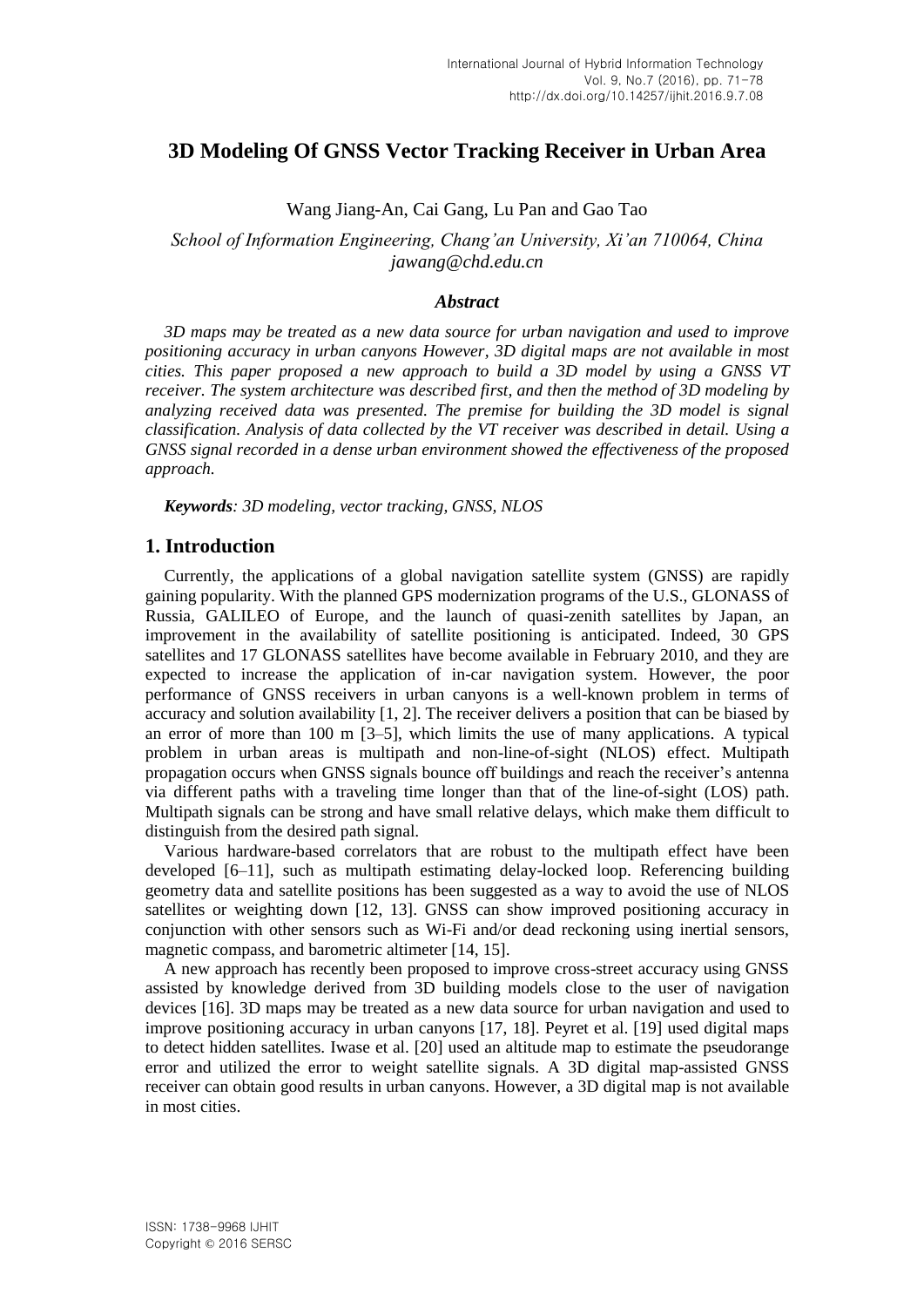International Journal of Hybrid Information Technology Vol. 9, No.7 (2016)

This study aims to achieve 3D building models beside a road from a GNSS vector tracking receiver. Most land vehicles pass through the same area of a road many times every day. Therefore, the recorded data can be stored and analyzed to generate a 3D map near the road.

### **2. 3D Surveying Techniques and 3D Modeling**

#### **2.1. System Architecture**

The 3D modeling system architecture is shown in Figure 1. An antenna collects the GNSS signal and relays it to the designed GNSS vector tracking receiver, which is described in detail in Section 3. Vector tracking (VT) code discriminator output is used to separate the NLOS signal from all received signals, and time output is synchronously stored as timestamp. Ephemeris storage is the necessary condition to find all blocked signals (BS). Through data analysis and processing, signals are classified as LOS and BS/NLOS, and the azimuth and altitude angle of satellites can be obtained. The 3D model of buildings on both sides of a road cannot be created by using only the classified GNSS signals. Therefore, some constraints of 3D modeling need to be established, which are based on a real field.



**Figure 1. Architecture of 3D Building Modeling System.**

#### **2.2. Constraint Setting**

Constraints are needed to combine with classified GNSS signal for the process of 3D modeling, and an accurate 3D model can be created with detailed constraints. To observe buildings on both sides of major roads in a city, some common rules are given as follows:

- 1. The width of the road is almost constant.
- 2. Most of the buildings can be equivalent as a cuboid.
- 3. The buildings on the both sides of the road are assumed to have the same width.

A 3D model is established in this paper is to assist the GNSS receiver in obtaining more accurate positioning results in urban canyons. Therefore, building a 3D model that is similar to the actual object is unnecessary. The above rules can be used to generate constraints. The width of the road  $W_0$  (including the width of the sidewalk on both sides of the road) can be easily obtained by a digital 2D map. According to rough statistics result, the width of buildings can be unified as  $W_1$ .

#### **2.3. 3D modeling Method**

While the land vehicle is moving, all necessary data are stored in our system. The satellite azimuth and altitude angle  $(j, q)$  of LOS and BS/NLOS for each positioning result was obtained through data storage and analysis. The NLOS signals can be detected only dozens of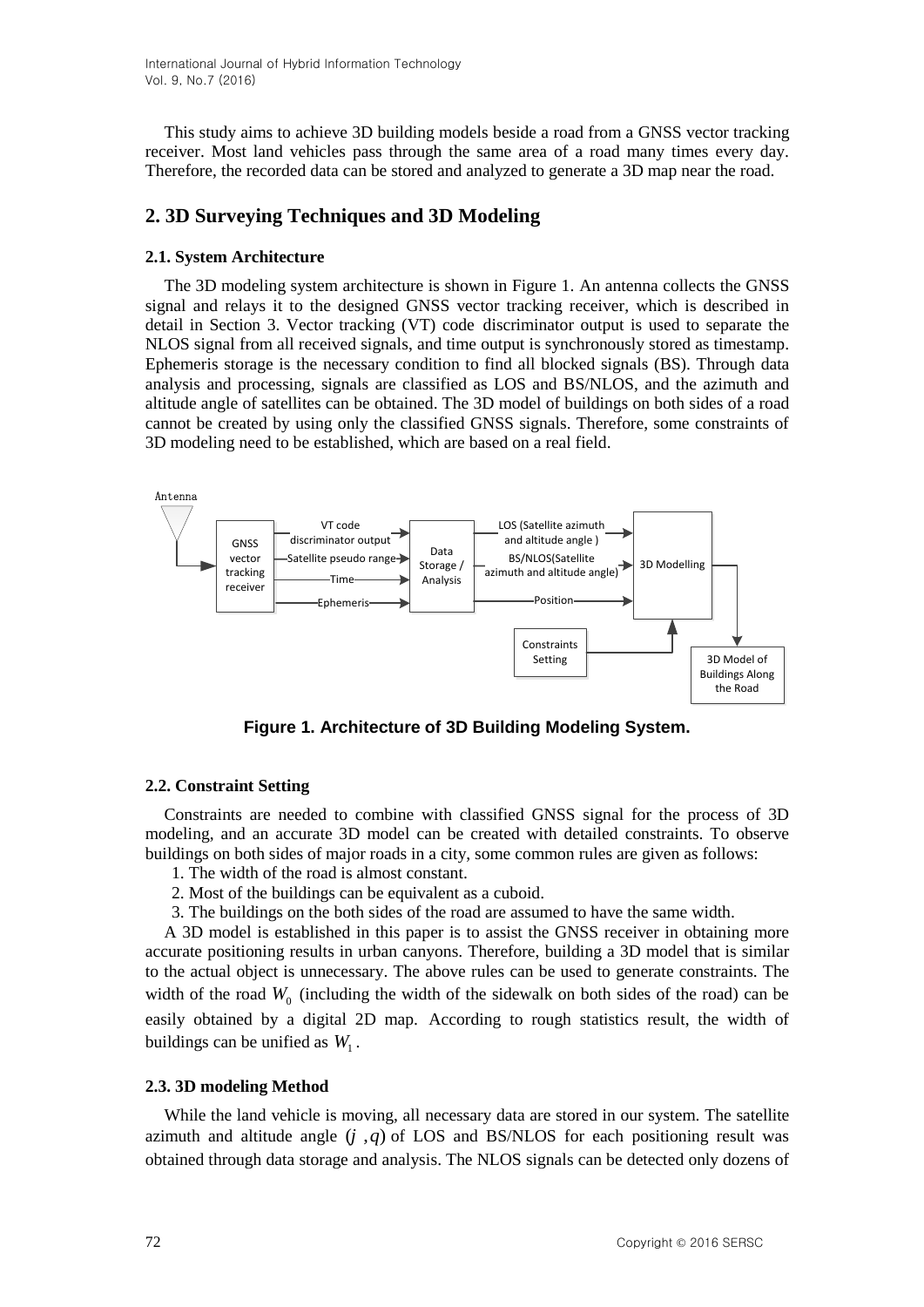seconds later. Therefore, each positioning result is postprocessed to remove the effect of NLOS signal. The azimuth angle of a land vehicle running in a certain direction along a road is *a* . The GNSS signal is not blocked in the front and the back directions of a road. Thus, the satellite signal will not be used for 3D modeling if its azimuth angle

$$
|j - a|
$$
 £ 45° or  $|j + 180° - a|$  £ 45° (1)

Also, the satellite altitude angle should satisfy the inequality

$$
q^3 \t15^\circ \t\t(2)
$$

If the satellite does not meet the above condition, its information will not be stored.

The width of the road  $W_0$ , the uniform width of building  $W_1$  and the antenna height  $H_0$  are set as constant values. Thus, only the height and length of the building  $H_1$  needs to be determined. The height and length of the building should meet the requirements for directly receiving the LOS signal and blocking the BS/NLOS signal. If the height is less than 3 m, the building is assumed to be non-existent on the ground in the 3D modeling process. Therefore, a 3D model of buildings on both sides of the road in urban areas can be constructed. The process of acquiring the information of LOS, NLOS, and BS separately will be discussed in the next section.



**Figure 2. Schematic Diagram of 3D Modeling.**

### **3. Signal Classification**

VT [21, 22] is used in our receiver, and VT code discriminator output was stored by the system. Simultaneously, satellite pseudorange, ephemeris, and time information are also stored. With postprocessing, the effects of multipath interference and NLOS reception can be mitigated, and a better positioning result can be obtained. Moreover, long-path-delay NLOS signal can be separated from the received signals.

For each satellite signal receiving channel, the incoming signal is correlated with six locally generated replica signals: in-phase (I) and quadrant-phase (Q) early (E), prompt (P), and late (L). The incoming signal is correlated with a linear combination of reference signals subject to different delays, and the code discriminator is

$$
d_{\text{probe}} = \frac{ID \times IP + QD \times QP}{IP^2 + QP^2} \tag{3}
$$

where ID and QD are the in-phase and quadrature components of the strobe correlators, respectively, and IP and QP are the in-phase and quadrature components, respectively, of prompt code correlators.

An EKF is used to correct the position and velocity solution using the code discriminator outputs and Doppler shift estimates. The measurements that are input to the EKF are delta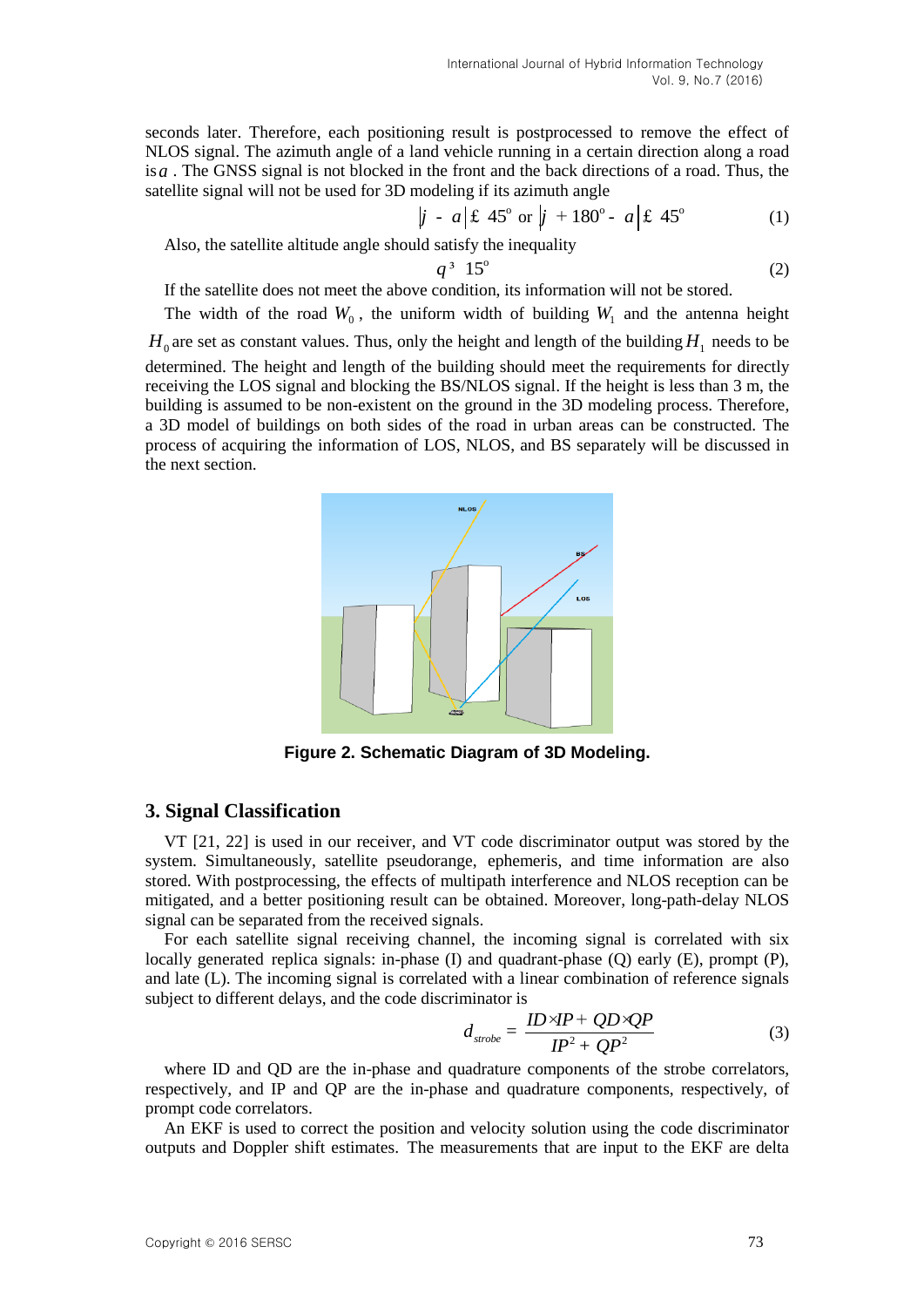pseudorange  $Dr^{j}$ , and pseudorange rate  $r^{j}$ . The delta pseudorange is the difference between the true and predicted pseudorange. They are calculated in the pre-filter by using

$$
Dr^{j} = d^{j} \frac{c}{f_0}
$$
 (4)

$$
n\ddot{\mathcal{E}} = f_{Doppler}^j \frac{c}{f_{L1}} \tag{5}
$$

where  $d$  is the code discriminator output in chips,  $f_{Doppler}$  is the Doppler frequency in Hz, *c* is the speed of light,  $f_0$  is the code chipping rate, and  $f_{L1}$  is the L1 band carrier frequency.

The corrected receiver velocity and clock drift solution are used to update the position and clock offset every 20 ms, from which each of the pseudoranges are predicted using\n
$$
\hat{r}_{R,k}^j = \sqrt{\hat{g}_s^c} \hat{j} - \hat{r}_a^c \frac{\hat{V}}{\hat{H}} \hat{g}_s^c \hat{g}_s^j - \hat{r}_a^c \frac{\hat{V}}{\hat{H}} + d\hat{r}_{SV,C}^j + d\hat{r}_T^j + d\hat{r}_I^j - \hat{b}_k
$$
\n(6)

where  $\hat{r}_{s}^{j}$  $\hat{r}_s^j$  is the position of the satellite denoted by index j, determined from the broadcast ephemeris;  $\hat{r}_a$  is the predicted receiver position;  $d\hat{r}_{SV,C}^j$  is the satellite clock correction;  $d\hat{r}_I^j$  and  $d\hat{r}_I^j$  are the tropospheric and ionospheric error estimates, respectively; and  $\hat{b}_k$  is the estimated receiver clock bias. The predicted pseudoranges are then used to generate the code NCO commands using

$$
\hat{f}_{co,NCOj, k+1}^{j} = f_0 \frac{\hat{\mathbf{e}}}{\hat{\mathbf{e}}^{j}} - \frac{(\hat{r}_{R,k+1}^{j} - \hat{r}_{R,k}^{j})_{\psi}^{j}}{ct_{a}} \qquad (7)
$$

where  $t_a$  is the interval between epochs  $k$  and  $k + 1$ . The state vector **x** thus comprises<br>following states:<br> $\mathbf{x}^T = [\mathbf{D}p_{xk} \ \mathbf{D}p_{yk} \ \mathbf{D}p_{xk} \ \mathbf{D}v_{xk} \ \mathbf{D}v_{zk} \ \mathbf{D}v_{zk} \ \mathbf{D}b_k \ \mathbf{D}d_{clk,k}]$  (8) the following states:

$$
\mathbf{x}^T = [\mathbf{D}p_{xk} \ \mathbf{D}p_{yk} \ \mathbf{D}p_{zk} \ \mathbf{D}v_{xk} \ \mathbf{D}v_{yk} \ \mathbf{D}v_{zk} \ \mathbf{D}b_k \ \mathbf{D}d_{clk,k}] \tag{8}
$$

where  $Dp_k$ ,  $Dv_k$ ,  $Db$ , and  $Dd_{ck}$  are the position, velocity, receiver clock bias, and drift, respectively. The transition matrix is<br>  $\oint_{\mathbf{C}} \mathbf{J}_3 \cdot \mathbf{J}_5 \mathbf{I}_3 = \mathbf{0}$ matrix is<br> $\hat{\mathbf{g}}_{3}$   $\mathbf{\tau}_{s}$ **I**<sub>3</sub>  $\mathbf{0}_{3}$   $\hat{\mathbf{u}}_{1}$ 

$$
\mathbf{\Phi} = \begin{pmatrix} \mathbf{\hat{q}}_{33} & \mathbf{\hat{\tau}}_{s1} & \mathbf{0}_{32} & \mathbf{\hat{q}}_{33} \\ \mathbf{\hat{q}}_{33} & \mathbf{\hat{\tau}}_{s1} & \mathbf{0}_{32} & \mathbf{\hat{q}}_{33} \\ \mathbf{\Phi} = \begin{pmatrix} \mathbf{\hat{q}}_{33} & \mathbf{\hat{q}}_{33} & \mathbf{0}_{32} & \mathbf{\hat{q}}_{33} \\ \mathbf{\hat{q}}_{33} & \mathbf{I}_{33} & \mathbf{0}_{32} & \mathbf{\hat{q}}_{33} & \mathbf{\hat{q}}_{33} \\ \mathbf{\hat{q}}_{32} & \mathbf{0}_{33} & \mathbf{\Phi}_{ck} & \mathbf{\hat{q}}_{33} \\ \mathbf{\hat{q}}_{33} & \mathbf{\hat{q}}_{33} & \mathbf{\hat{q}}_{33} & \mathbf{\hat{q}}_{33} \\ \mathbf{\hat{q}}_{33} & \mathbf{\hat{q}}_{33} & \mathbf{\hat{q}}_{33} & \mathbf{\hat{q}}_{33} \\ \mathbf{\hat{q}}_{33} & \mathbf{\hat{q}}_{33} & \mathbf{\hat{q}}_{33} & \mathbf{\hat{q}}_{33} \\ \mathbf{\hat{q}}_{33} & \mathbf{\hat{q}}_{33} & \mathbf{\hat{q}}_{33} & \mathbf{\hat{q}}_{33} \\ \mathbf{\hat{q}}_{33} & \mathbf{\hat{q}}_{33} & \mathbf{\hat{q}}_{33} & \mathbf{\hat{q}}_{33} \\ \mathbf{\hat{q}}_{33} & \mathbf{\hat{q}}_{33} & \mathbf{\hat{q}}_{33} & \mathbf{\hat{q}}_{33} \\ \mathbf{\hat{q}}_{33} & \mathbf{\hat{q}}_{33} & \mathbf{\hat{q}}_{33} & \mathbf{\hat{q}}_{33} \\ \mathbf{\hat{q}}_{33} & \mathbf{\hat{q}}_{33} & \mathbf{\hat{q}}_{33} & \mathbf{\hat{q}}_{33} \\ \mathbf{\hat{q}}_{33} & \mathbf{\hat{q}}_{33} & \mathbf{\hat{q}}_{33} & \mathbf{\hat{q}}_{33} \\ \mathbf{\hat{q}}_{33} & \math
$$

where  $t_s$  is the EKF update interval. The system (or process) noise covariance matrix may be divided into user dynamic noise and receiver clock noise as follows:

$$
\mathbf{Q} = \mathop{\hat{\mathbf{E}}}\limits_{\hat{\mathbf{C}}} \mathbf{d}_{\text{dynamic}} \qquad \mathbf{0}_{6/2} \qquad \mathop{\hat{\mathbf{U}}}\limits_{\hat{\mathbf{U}}} \qquad \mathop{\mathbf{B}}\limits_{\text{clock}} \mathop{\hat{\mathbf{U}}}\limits_{\hat{\mathbf{U}}} \qquad (10)
$$

where

$$
\mathbf{B}_{\text{dynamic}} = \begin{cases} \frac{\dot{\mathbf{Q}}^3}{\mathbf{Q}} \frac{3}{s} \mathbf{A}_{33} & \frac{t^2}{s} \mathbf{A}_{33} \\ \frac{\dot{\mathbf{Q}}}{\mathbf{Q}} \frac{3}{s} & 2 \\ \frac{\dot{\mathbf{Q}}}{\mathbf{Q}} \frac{2}{s} \mathbf{A}_{33} & \mathbf{U}_{\mathbf{Q}} \\ \frac{\dot{\mathbf{Q}}}{\mathbf{Q}} \frac{2}{s} \mathbf{A}_{33} & \mathbf{U}_{\mathbf{Q}} \\ \frac{\dot{\mathbf{Q}}}{\mathbf{Q}} \frac{2}{s} & t^3 \mathbf{A}_{33} \\ \frac{\dot{\mathbf{Q}}}{\mathbf{Q}} \frac{1}{s} & \mathbf{U}_{\mathbf{Q}} \end{cases} \tag{11}
$$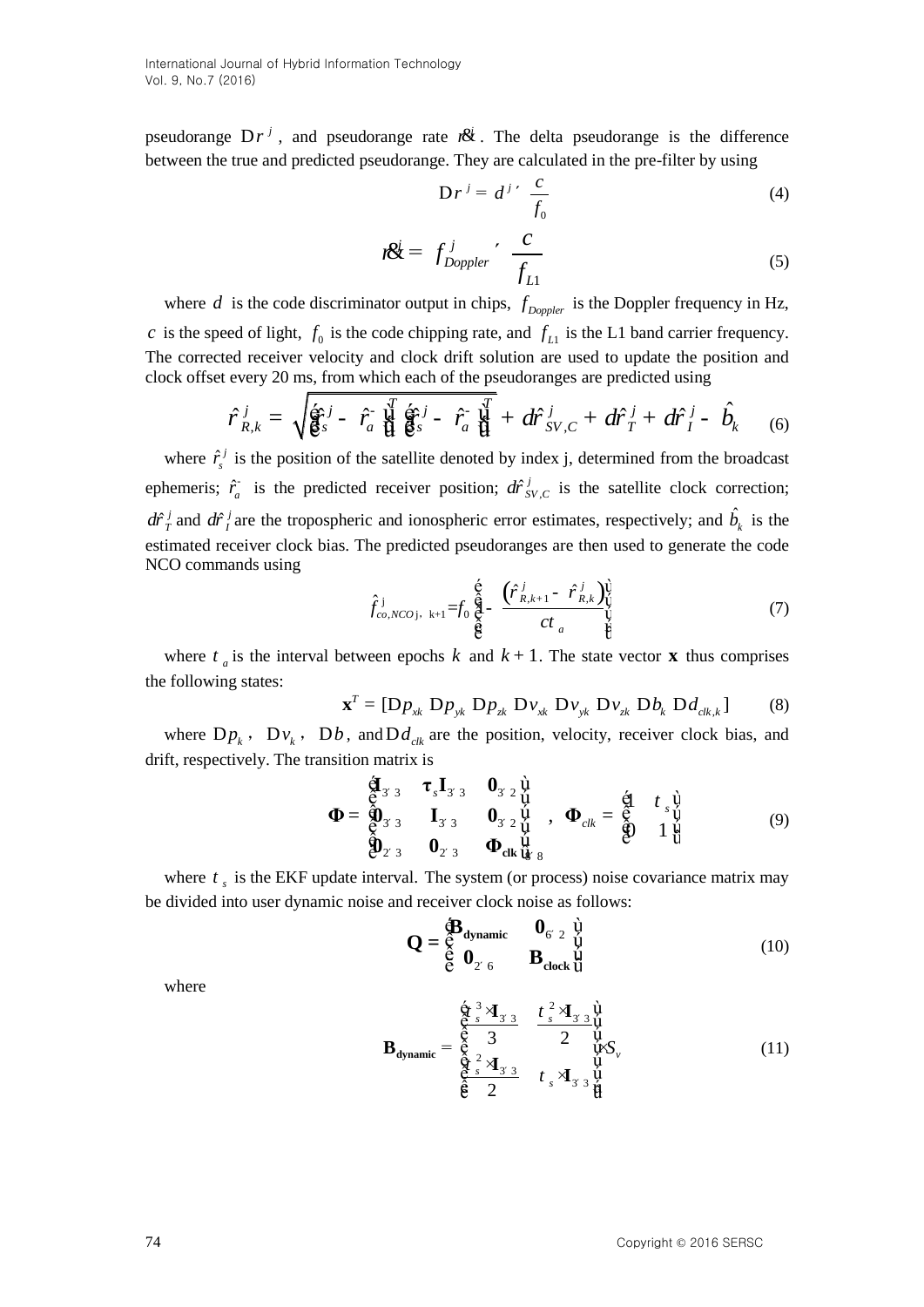International Journal of Hybrid Information Technology Vol. 9, No.7 (2016)

$$
\mathbf{B}_{\text{clock}} = \begin{pmatrix} \dot{\mathbf{e}} & S_{cf}t^{\frac{3}{s}} & S_{cf}t^{\frac{3}{s}}\dot{\mathbf{u}} \\ \dot{\mathbf{e}} & \dot{\mathbf{e}} & 3 & 2 & \dot{\mathbf{u}} \\ \dot{\mathbf{e}} & \dot{\mathbf{e}} & S_{cf}t^{\frac{2}{s}} & S_{cf}t^{\frac{2}{s}}\dot{\mathbf{u}} \\ \dot{\mathbf{e}} & 2 & S_{cf}t^{\frac{2}{s}}\dot{\mathbf{u}} & S_{cf} = c^2 \times 2p^2 \times h_2 \end{pmatrix}
$$
(12)

where  $S_{v}$  is the user velocity noise power spectral density (PSD),  $S_{cf}$  is the oscillator phase noise PSD, and  $S_{cf}$  is the oscillator frequency noise PSD.  $h_0$  and  $h_2$  are clock model coefficients. The measurement vector is<br>  $d_{Z_k} = \oint_C r_k^1 D r_k^2 L D r_k^m D r_k^d L D r_k^g L (13)$ <br>  $\int_C r_k^2 L P = \int_C r_k^2 L D r_k^m D r_k^d L D r_k^d$ coefficients. The measurement vector is<br>  $d = \mathbf{\hat{D}} r_i^1 \mathbf{D} r_i^2 \mathbf{L} \mathbf{D} r_i^m \mathbf{D} r \mathbf{\hat{R}} \mathbf{D} r \mathbf{\hat{R}}$ *m m*

$$
d_{Z_k} = \oint_C \mathbf{P}_k^1 \mathbf{D} r_k^2 \mathbf{L} \mathbf{D} r_k^m \mathbf{D} r_k^d \mathbf{D} r_k^d \mathbf{L} \mathbf{D} r_k^c \mathbf{V}^T
$$
 (13)

where  $Dr_k^j$  and  $Dr_k^k$  are the delta pseudorange and delta pseudorange rate, respectively, for satellite  $j$  at epoch  $k$ . The measurement matrix, which comprises the partial derivatives of the measurements with respect to the states, is<br>  $\mathbf{F} = \begin{pmatrix} \mathbf{\dot{\xi}} & \mathbf{U} & \mathbf{0}_{m^2} & \mathbf{1}_{m^2} & \mathbf{0}_{m^2} \end{pmatrix}$ 

$$
\mathbf{H} = \begin{pmatrix} \dot{\mathbf{c}} & \mathbf{U} & \mathbf{0}_{m^2} & \mathbf{1}_{m^2} & \mathbf{0}_{m^2} \\ \mathbf{C} & \mathbf{U} & \mathbf{0}_{m^2} & \mathbf{1}_{m^2} & \mathbf{0}_{m^2} \\ \mathbf{C} & \mathbf{0}_{m^2} & \mathbf{U} & \mathbf{0}_{m^2} & \mathbf{1}_{m^2} & \mathbf{U} \\ \mathbf{U} & \mathbf{0}_{m^2} & \mathbf{1}_{m^2} & \mathbf{U} & \mathbf{0}_{m^2} & \mathbf{U} \end{pmatrix} \tag{14}
$$

$$
\mathbf{U} = \begin{cases} \n\dot{\mathbf{e}} & u_x^1 - u_y^1 - u_z^1 \dot{\mathbf{u}} \\ \n\dot{\mathbf{e}} & u_x^2 - u_y^2 - u_z^2 \dot{\mathbf{u}} \\ \n\dot{\mathbf{e}} & \mathbf{M} & \mathbf{M} & \mathbf{M} \\ \n\dot{\mathbf{e}} & u_x^m - u_y^m - u_z^m \dot{\mathbf{u}} \n\end{cases}
$$
\n(15)

where  $m$  is the number of satellites, and  $u$  is the vector from the receiver to the satellite.

The VT code discriminator output has a large negative value during most of the period of NLOS reception. Furthermore, the highest correlation value is found in the late channel. Both phenomena provide an indication of potential NLOS reception. If the code discriminator output exceeds a pre-determined value, an abnormal output is assumed and a counter is incremented by one. If the counter value exceeds the pre-determined threshold  $N$  in a time window *Twindow* , NLOS signal is detected; otherwise, the counter is reset to zero.

The GNSS receiver is unable to collect BS signals, and the VT receiver can eliminate multipath itself. Thus, only LOS and NLOS signals can be received. Therefore, based on the fact that the NLOS signals have been detected, the rest of the received signals are LOS.

The satellite signal that should be received can be predicted according to the ephemeris  $(q^3 \t15^\circ)$ , but LOS and NLOS are the signals that can actually be received. As a result, BS is the signal that should be received, but is not received by the GNSS receiver.

#### **4. Experiments**

The equipment used in the experiments is shown in Figure 3, where the VT receiver was designed with the implementation of DSP and FPGA devices.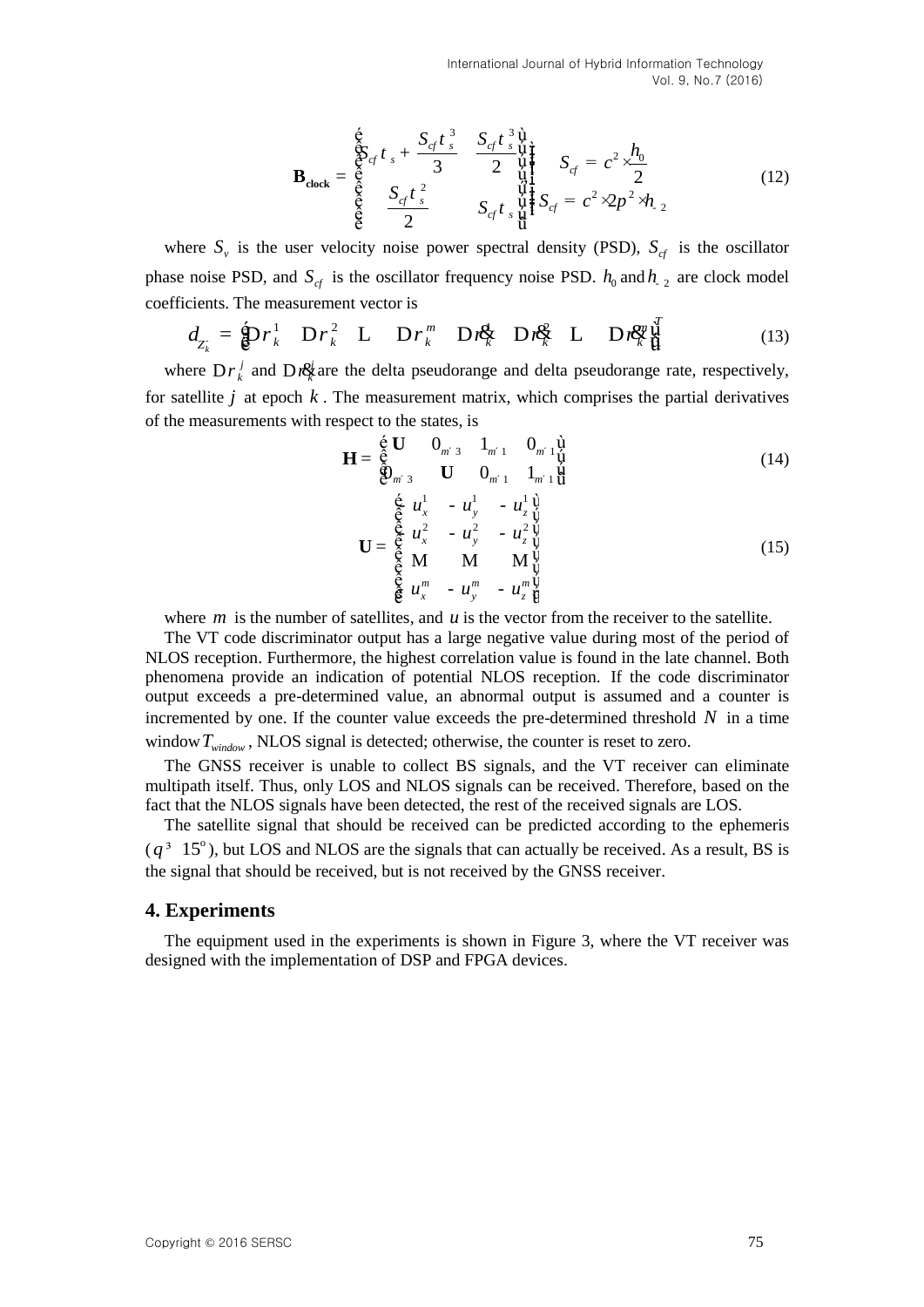

**Figure 3. Equipment Used in the Experiments.**

We selected a stretch of Changa'an Road in Xi'an City as the experiment field, which is an open area surrounded by buildings. Both multipath interference and NLOS reception were present along many parts of the route. The latitude and longitude of the starting point is (  $34^{\circ}13\$1.078\%$ 108°56\$1.137¢ ), and the end point is  $(34^{\circ}13\cdot 88.858\cdot 108^{\circ}56\cdot 81.095\cdot 6)$ . The average elevation of the field is about 451m. Figure 4 shows the real driving route of the land vehicle on a satellite map. Without blockage, 12 GNSS satellite signals can be received (GPS+Glonass).



**Figure 4. Real Driving Route.** 

The width of the road  $W_0$  and the width of buildings  $W_1$  are set to a constant value as constraints. Thus, only the building length and height need to be determined through data analysis. If data in this specific stretch of the road are collected and analyzed only once, then the built 3D model is shown in Figure 3(a). Within a short period of time for moving from the start point to the end point, the satellite azimuth and altitude angle  $(j, q)$  change minimally. Therefore, not enough signals are available to build an accurate model. However, an accurate 3D model was built when data were collected 10 times with long time intervals. The 3D model is shown in Figure 3(b).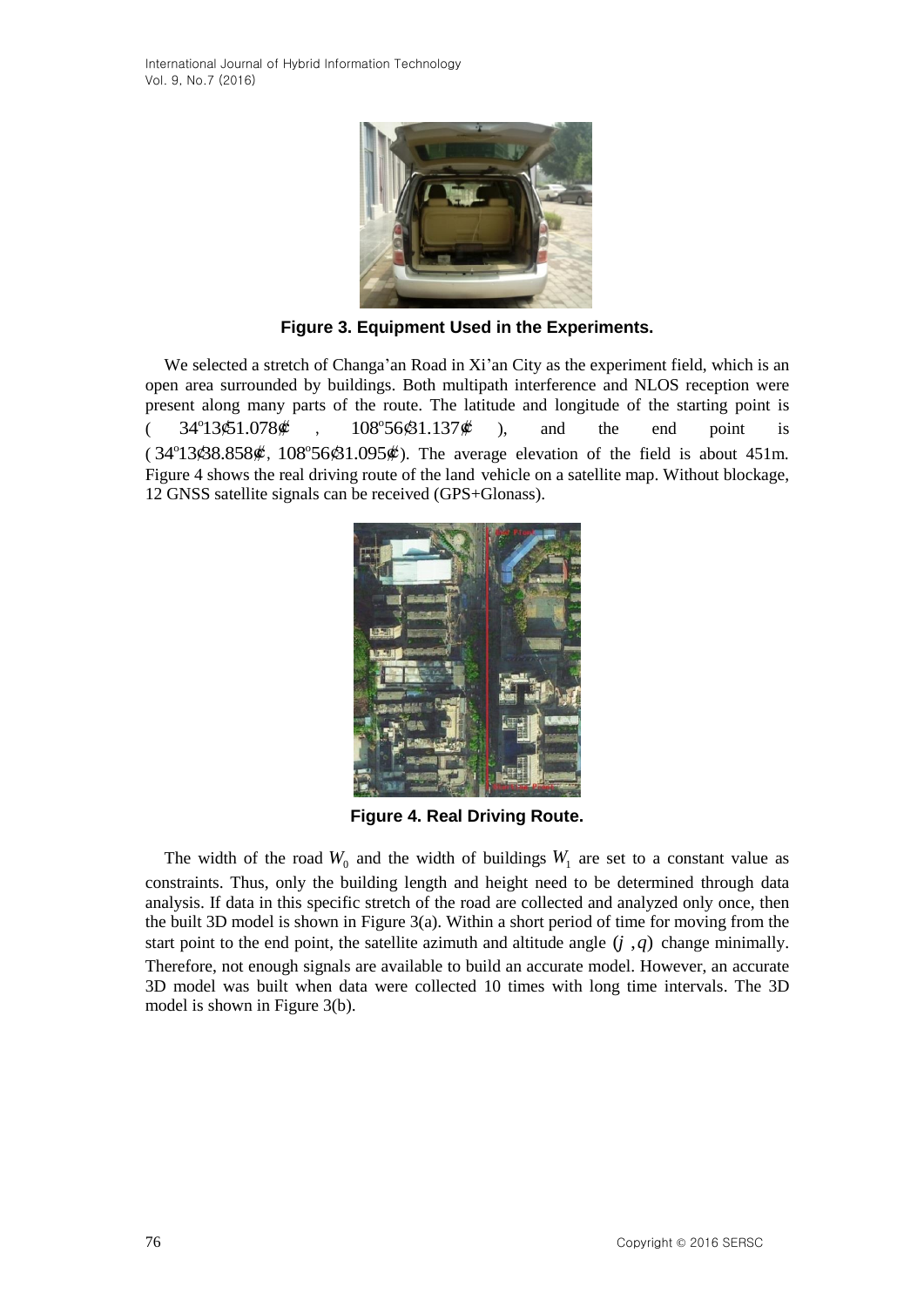

**Figure 5. 3D Model of Buildings on Both Sides of the Road.**

### **5. Conclusion**

A new approach to build a 3D model of buildings in an urban area based on GNSS VT receiver was proposed and implemented. Through analysis of data collected from a VT receiver, LOS/NLOS/BS can be obtained separately. With the preset constraint, a 3D model can be built with satellite azimuth and altitude angle of LOS/NLOS/BS. The effectiveness of the proposed approach was proved by using a GNSS signal recorded in a dense urban environment. The accuracy of the model could be improved through experiments with data collected multiple times with long time intervals.

## **Acknowledgments**

The financial support of National Natural Science Foundation of China (61302150, 51408045) is acknowledged.

# **References**

- [1] Z. Jiang, G. Proves, W. Y. Ocheing, S. Feng, C. D. Milner and P. G. Mattos, "Multi-Constellation GNSS Multipath Mitigation Using Consistency Checking", ION GNSS 2011, Oregon Convention Center, Portland, Oregon, **(2011)**.
- [2] P. D. Groves, "Shadow Matching: A New GNSS Positioning Technique for Urban Canyons", The Journal of Navigation, **(2011)**.
- [3] E. Kaplan, "Understanding GPS: Principles and Application", 2nd Edition, Artech House, Norwood, MA, **(2006)**.
- [4] O. Mezentsev, Y. Lu, G. Lachapelle and R. Klukas, "Vehicular navigation in urban canyons using a high sensitivity GPS receiver augmented with a low cost rate gyro", In Institute of Navigation GPS Conference,vol. 15, **(2002)**, pp. 263-369.
- [5] J.H. Wang and Y. Gao, "High-sensitivity GPS data classification based on signal degradation conditions", Vehicular Technology, IEEE Transactions on, vol. 56, no. 2, **(2007)**, pp. 566-574.
- [6] L. Garin and J.M. Rousseau, "Enhanced strobe correlator multipath rejection for code & carrier", In Proceedings of the 10th International Technical Meeting of the Satellite Division of The Institute of Navigation (ION GPS 1997), **(1997)**, pp. 559-568.
- [7] A.J. Van Dierendonck, P. Fenton and T. Ford, "Theory and performance of narrow correlator spacing in a GPS receiver. Navigation", vol. 39, no. 3, **(1992)**, pp. 265-283.
- [8] B. Townsend and P. Fenton, "A practical approach to the reduction of pseudorange multi path errors in an Ll GPS receiver", In Proceedings of the 7th International Technical Meeting of the Satellite Division of the Institute of Navigation, Salt Lake City, UT, USA, **(1994)**.
- [9] M.S. Braasch, "Performance comparison of multipath mitigating receiver architectures", In Aerospace Conference, 2001, IEEE Proceedings., vol. 3, **(2001)**, pp. 1309-1315.
- [10] B.R. Townsend, P.C. Fenton, KJ Van Dierendonck and D. J.R.Van Nee, "Performance evaluation of the multipath estimating delay lock loop", NAVIGATION-LOS ANGELES AND WASHINGTON, vol. 42, **(1995)**, pp. 503-514.
- [11] P.C. Fenton and J. Jones, "The Theory and Performance of NovAtel Inc. ' s Vision Correlator", ION GNSS, **(2005)**.